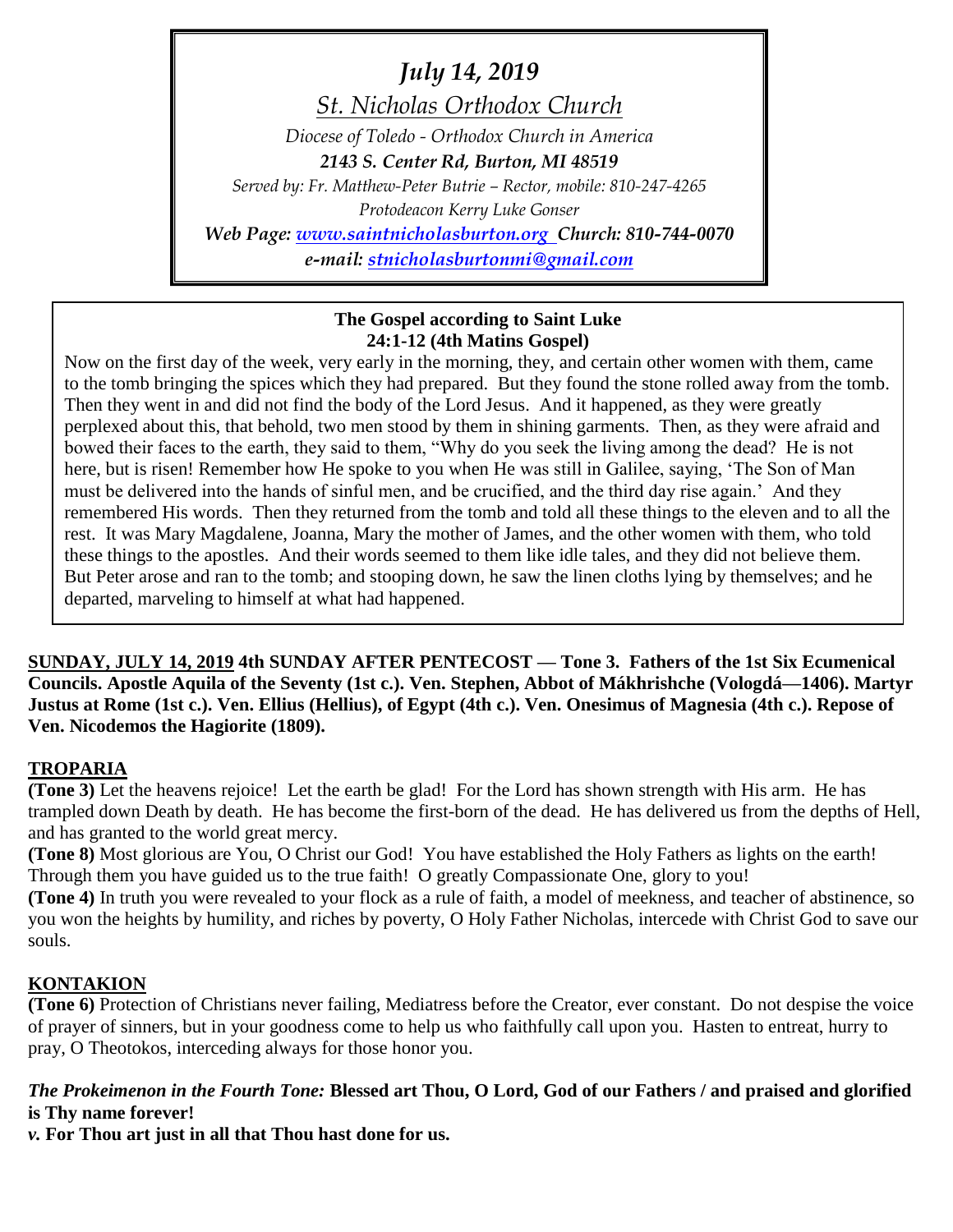**THE READING FROM THE EPISTLE OF PAUL TO TITUS (3:8-15)** Titus, my son: The saying is sure. I desire you to insist on these things, so that those who have believed in God may be careful to apply themselves to good deeds; these are excellent and profitable to men. But avoid stupid controversies, genealogies, dissensions, and quarrels over the law, for they are unprofitable and futile. As for a man who is factious, after admonishing him once or twice, have nothing more to do with him, knowing that such a person is perverted and sinful; he is self-condemned. When I send Artemas or Tych'icus to you, do your best to come to me at Nicop'olis, for I have decided to spend the winter there. Do your best to speed Zenas the lawyer and Apol'los on their way; see that they lack nothing. And let our people learn to apply themselves to good deeds, so as to help cases of urgent need, and not to be unfruitful. All who are with me send greetings to you. Greet those who love us in the faith. Grace be with you all.

#### *Alleluia, Tone 1*

*v.* **The Lord, the God of gods, speaks and summons the earth from the rising of the sun to its setting.** *v.* **Gather to Me, My venerable ones, who made a covenant with Me by sacrifice.**

**THE HOLY GOSPEL ACCORDING TO MATTHEW (5:14-19)** At that time, Jesus taught his disciples saying: "You are the light of the world. A city set on a hill cannot be hid. Nor do men light a lamp and put it under a bushel, but on a stand, and it gives light to all in the house. Let your light so shine before men, that they may see your good works and give glory to your Father who is in heaven. Think not that I have come to abolish the law and the prophets; I have come not to abolish them but to fulfill them. For truly, I say to you, till heaven and earth pass away, not an iota, not a dot, will pass from the law until all is accomplished. Whoever then relaxes one of the least of these commandments and teaches men so shall be called least in the kingdom of heaven; but he who does them and teaches them shall be called great in the kingdom of heaven."

## **COMMUNION HYMN**

Praise the Lord from the heavens, praise Him in the highest! Alleluia, Alleluia, Alleluia!

#### **The Commemoration of the Holy Fathers of the First Six Ecumenical Councils.**

An Ecumenical Council is comprised of archpastors and pastors of the Church, and representatives of all the local Churches, from every land of the "oikumene" (i.e. from all the whole inhabited world). The Orthodox Church acknowledges Seven Holy Ecumenical Councils:

The First Ecumenical Council (Nicea I) (May 29, and also on seventh Sunday after Pascha) was convened in the year 325 against the heresy of Arius, in the city of Nicea in Bithynia under Saint Constantine the Great, Equal of the Apostles.

The Second Ecumenical Council (Constantinople I) (May 22) was convened in the year 381 against the heresy of Macedonias, by the emperor Theodosius the Great.

The Third Ecumenical Council (Ephesus) (September 9) was convened in the year 431 against the heresy of Nestorius, in the city of Ephesus by the emperor Theodosius the Younger.

The Fourth Ecumenical Council (Chalcedon) (July 16) was convened in the year 451, against the Monophysite heresy, in the city of Chalcedon under the emperor Marcian.

The Fifth Ecumenical Council (Constnatinople II) (July 25) "Concerning the Three Chapters," was convened in the year 553, under the emperor Justinian the Great.

The Sixth Ecumenical Council (Constantinople III) (January 23) met during the years 680-681, to fight the Monothelite heresy, under the emperor Constantine Pogonatos.

The fact that the Seventh Ecumenical Council (Nicea II) is not commemorated today testifies to the antiquity of today's celebration. The Seventh Council, commemorated on the Sunday nearest to October 11, was convened at Nicea in the year 787 against the Iconoclast heresy, under the emperor Constantine and his mother Irene.

A brief summary of the dogmatic theology of the First Six Ecumenical Councils is formulated and contained in the First Canon of the Council of Trullo (also known as Quinisext), held in the year 692. The 318 Holy Fathers of the First Ecumenical Council are spoken of in this Canon I of Trullo as having: "with unanimity of faith revealed and declared to us the consubstantiality of the three Persons of the Divine nature and, ... instructing the faithful to adore the Father, Son, and Holy Spirit with one worship, they cast down and dispelled the false teaching about different degrees of Divinity."

The 150 Holy Fathers of the Second Ecumenical Council left their mark on the theology of the Church concerning the Holy Spirit, "repudiating the teaching of Macedonius, as one who wished to divide the inseparable Unity, so that there might be no perfect mystery of our hope."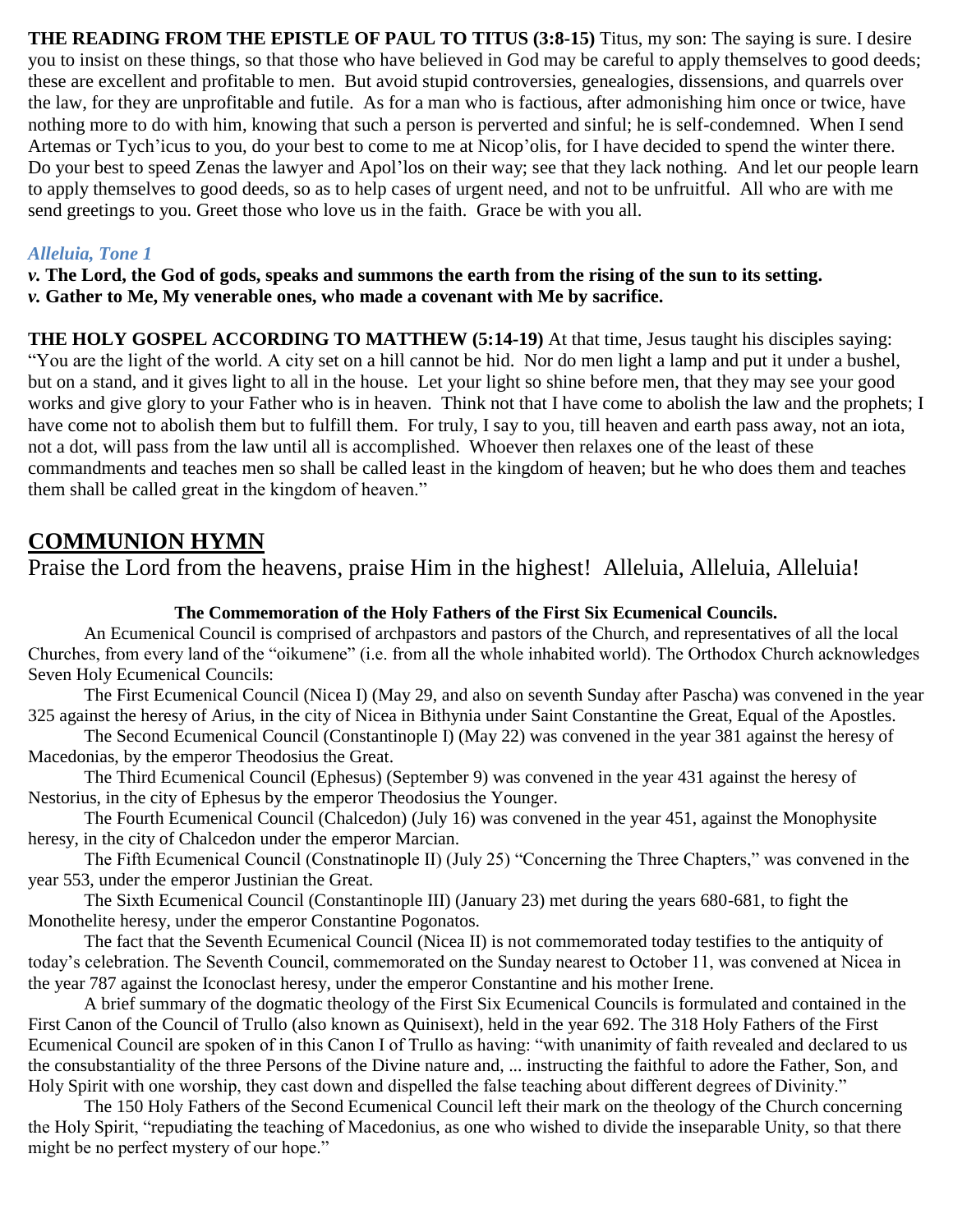The 200 God-bearing Fathers of the Third Ecumenical Council expounded the teaching that "Christ, the Incarnate Son of God is One." They also confessed that "she who bore Him without seed was the spotless Ever-Virgin, glorifying her as truly the Mother of God.

The 630 Holy Fathers of the Fourth Ecumenical Council decreed that "the One Christ, the Son of God... must be glorified in two natures."

The 165 God-bearing Holy Fathers of the Fifth Ecumenical Council "in synod anathematized and repudiated Theodore of Mopsuestia (the teacher of Nestorius), and Origen, and Didymus, and Evagrius, renovators of the Hellenic teaching about the transmigration of souls and the transmutation of bodies and the impieties they raised against the resurrection of the dead."

The 170 Holy Fathers of the Sixth Ecumenical Council "taught that we ought to confess two natural volitions, or two wills [trans. note: one divine, and the other human], and two natural operations (energies) in Him Who was incarnate for our salvation, Jesus Christ, our true God." [www.oca.org](http://www.oca.org/)

# July 14, 2019<br>কাক্কুত কাক্কুত কক্ষুত কক্ষুত কক্ষুত কক্ষুত কক্ষুত কক্ষুত কক্ষুত কক্ষুত কক্ষুত কক্ষুত কক্ষুত কক্ষুত কক্ষ

**CANDLE INTENTIONS FOR THE HEALTH AND BLESSINGS OF**  Health for the Bakousidis family Gerry & Lena Bakousidis Mary, Anna & Patsy Alex & Magda Popoff Health & blessings for Tom Branoff Eileen & Dennis God's blessings for all of our grand-kids  $\&$  their parents Angelo  $\&$  Christine Good health to Tom Branoff & his family Angelo & Christine Fr. Tom, Fr. Joe, Fr. Dimitrie, Fr. Anthony, Matushka Rose Marie, Angelo, Christine, Reggie, Alex, Irene, Rimi, Allen, Deborah, Susan, Luba, David, Anna,Walt, Calvin, Vladimir, Dorothy, Rose, David, Allison, Stojan, Mira, Bosa, Christopher, Jeanette, Nicholas, Margaret, Joseph, Ted, Marlene, Gladys, my family and friends Joe Tome Special Intention Joe Tome Oleg, Feodosiy, Irina, Nikolay, Galina, Nikolay & Alexander Irina Sivergina

#### **CANDLE INTENTIONS FOR BLESSED REPOSE**

Nikolaos Bakousidis (40 Days) **Irene Batcos** Irene Batcos Adelaida, Vitaliy, Vasiliy, Andrey, Galina & Nikolay Irina Sivergina Blessed Repose to our sweet grandson Andrew Angelo & Christine Kostantinos Damolidis, Nikolas & Evangelia Bakousidis Lena & Gerry Bakousidis Kosta & Theodora Papalazarou **Lena & Gerry Bakousidis** 

#### **ETERNAL LIGHT AT THE ALTAR**

Blessed Repose Adelaida Sivergina (1 yr.) Irina Sivergina & Oleg Dashevsky

# ခရွိက ခရွိက ခရွိက ခရွိက အိုင်း အိုင်း ခရွိက ခရွိက ခရွိက ခရွိက ခရွိက ခရွိက ခရွိက ခရွိက ခရွိက ခရွိက

**WELCOME** Fr. Philip Drennen & his Matushka.

**WELCOME** to all our friends and visitors. Please join us in our fellowship hall.

**COFFEE & DONUTS** are provided today by Ruth & Calvin Conrad in honor of their 50<sup>th</sup> wedding anniversary.

#### **OUR CHARITY MINISTRIES**

**HOPE IN A BOX** is collecting toilet paper/travel size toiletries for the month of July. Place the items in the blue box in the hall. Catholic Charities Community Closet will distribute the items.

**FOOD DRIVE** Place non-perishable food items in the other blue box in the hall.